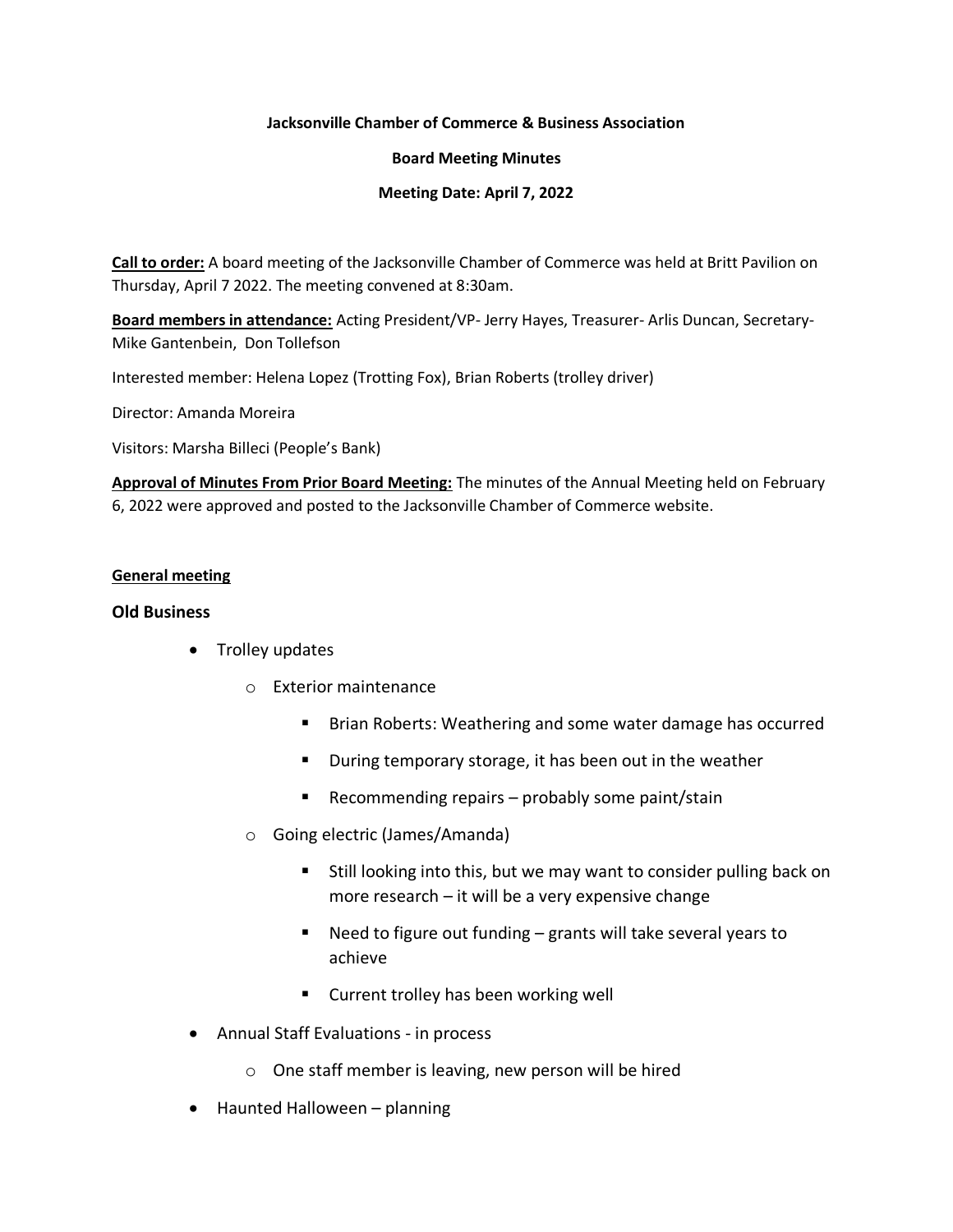- $\circ$  Arlis Waiting to figure out how many trolleys will be available. It impacts how big we can go with it.
- Storage Clean-out- schedule a date in May probably a weekend

# **New Business**

- Board Updates
	- o Review of bylaws
	- o New Chamber Board President
	- o New Board member proposal:
		- Helena Lopez (Trotting Fox)
		- Belita Paluay (Belita Space)
		- Mary Kell (GoodBean)
		- **E** Brian Roberts (Inn on  $5<sup>th</sup>$ )
- Additional 2022 events looking into possibilities: Art Walk, Rogue Table, Taste of Summer
- Purchased a new nutcracker statue to replace the old one
- Pickleball court issue
	- $\circ$  Jerry If they want to create a new pickleball court using some of the C Street parking, we should oppose it if it reduces the number of parking spots available
	- $\circ$  Amanda we should start a petition for businesses to sign
- Grant for Lodging Page approved
- Financial Update (Arlis)
	- $\circ$  Proposal was made by Don Tollefson and seconded by Mike Gantenbein to create a new bank account with Peoples Bank. The account will have these signers, Jerry Hayes, Vice President, Amanda Moreira, Executive Director, Arlis Duncan, Treasurer and Mike Gantenbein, Secretary. Unanimously approved by vote.
	- $\circ$  Arlis made a motion to increase pay for staff, Jerry seconded Unanimously approved by vote
- Shamrock event: Successful sold out Pub Crawl, weather was an issue on the day of the event